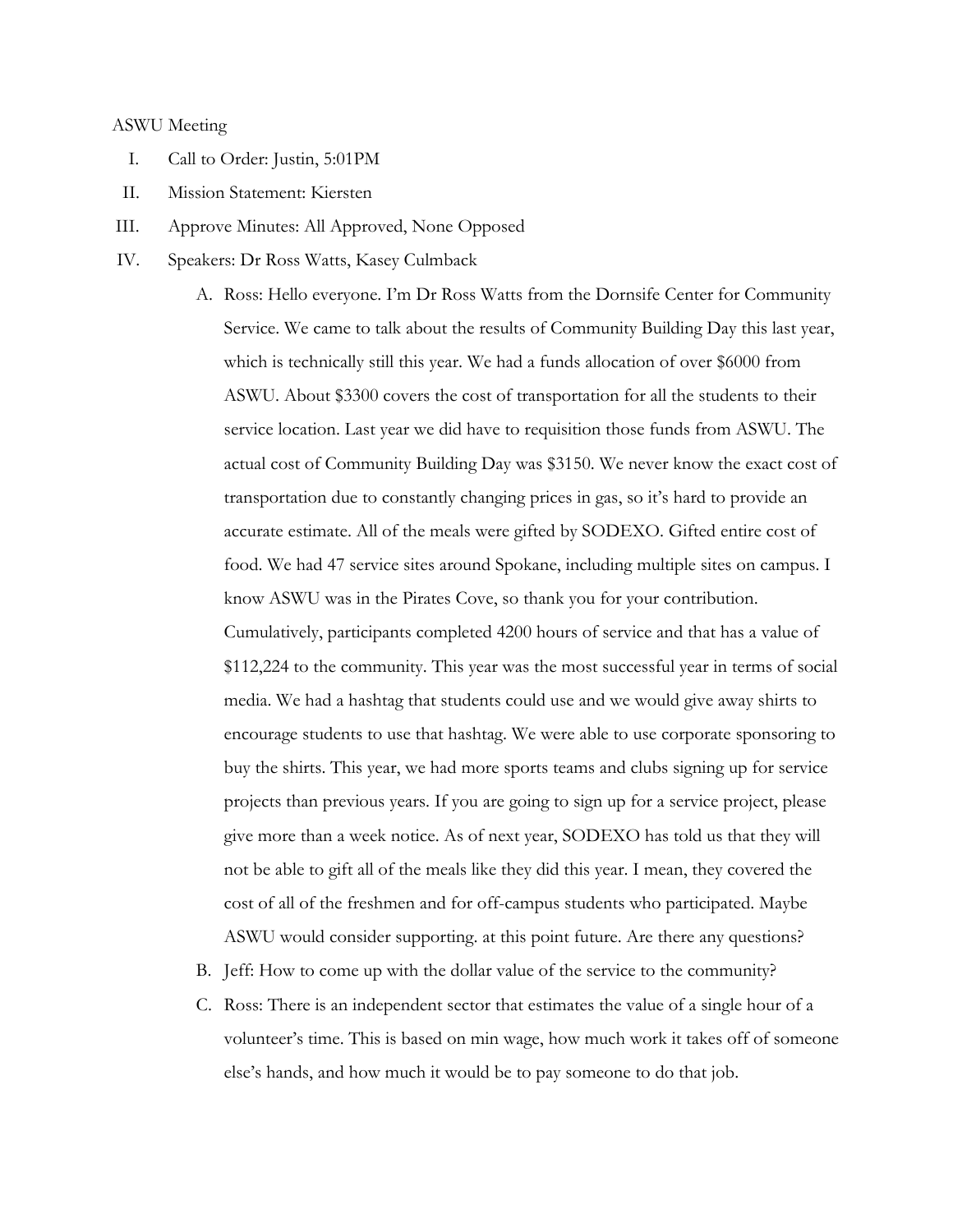- D. Justin: In terms of on-campus students compared to off-campus students, how were you guys able to recruit off-campus students to participate in Community Building Day. I know it's harder to recruit off-campus students for service projects and on-campus events.
- E. Ross: consistent number with 1865 (266) counts for ta ge125, athletic teams
- F. Kasey: ASWU representatives are required to do service projects. We have a website that helps facilitate those who are looking for service learning and organizations that we partner with who need volunteers. You just have to create account and input your correct contact information. The organization profiles will tell you about what they are and what they do. You can filter by causes and find ones specific to needs. These are needs that they, the organization, have posted. You can find other kinds of needs like donation drives. Do you guys have any interest in this type of thing? I'd like to do a straw poll to see if anyone would want to volunteer. If I could get your emails then when agencies post a need, I send out that email to you guys. If I could get the representatives' emails to let me know if you are interested. That's pretty much all that I have. Questions?
- G. Justin: Reps, what are some challenges that you see moving forward with planning your service projects? The Dornsife Center is a great resource
- H. Norma: So you create an account and document your hours?
- I. Kasey: You're not required to document all of your hours on there but we'd love it if you did. It just starts with creating a profile and all of the hours you put in the website can be then organized into a "volunteer resume." All of the hours you entered will be on that sheet and you can bring it to jobs and show experience.
- J. Ross: If you could, we'd love it if you could tell people to sign up.
- K. Justin: Ross, if you could, please share with us the services of the Dornsife Center.
- L. Ross: The Dornsife Center has a lot of resources for people on campus. We run the Spring Break trips like those to Jamaica and the Dominican Republic. For international students, there is a trip to Seattle and a trip to New York.
- M. Justin: Any questions, comments, or feedback.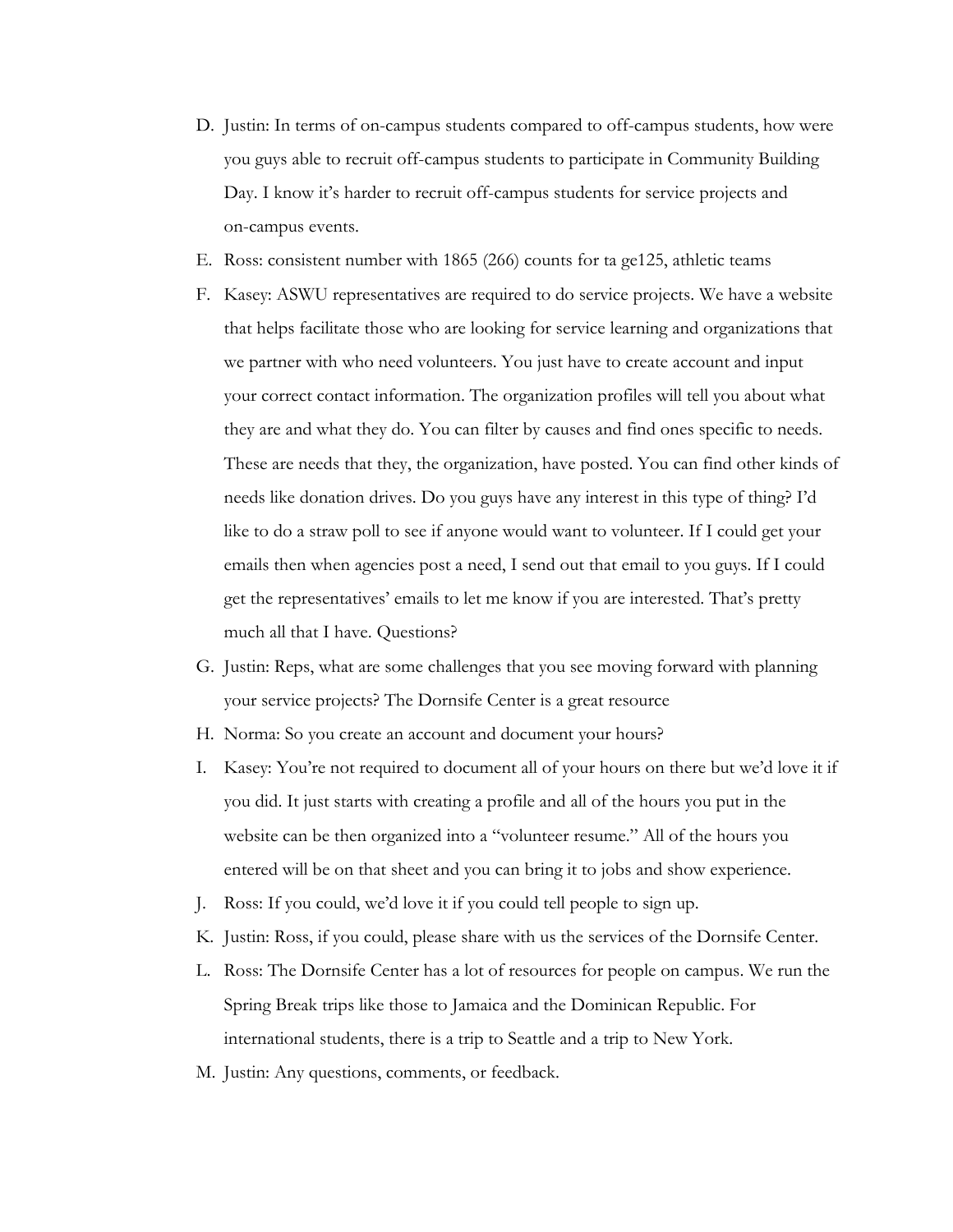## V. Club Updates

- A. Alzheimer's Cub
	- 1. Skyler: The first club is the Alzheimer's Club
	- 2. Forrest: My name is Forrest. Devon and I are both co-presidents. This year, we have done our annual Alzheimer's walk and we had a lot of volunteers. On the 4th, there will be a lecture about Alzheimer's research from and off-campus speaker. Next term, we plan on having a lecture from Dr Mike.
	- 3. Devon: The first lecture will be from the Alzheimer's Association and how to approach the condition, what it entails, and so forth. I think this will also open up opportunities to volunteer.
	- 4. Forrest: We don't have a date yet for this, but we are going to do a water pong tournament to raise money for Alzheimer's research.
	- 5. Bailey K: I have tournament fund so if you need help then you can contact me. I'd love to help you out.
	- 6. Kaysee: Time?
	- 7. Devon: It's on a Wednesday, I believe. It'll be 7-9PM. in the MPR. We'll have sign up sheet soon and advertising.
	- 8. Skyler: Please put your event on chambers calendar. We'd be grateful. Questions?
- B. League of Pirates (Whitworth eSports)
	- 1. Calleb: We are currently transitioning to Whitworth eSports to include other online games, not just League of Legends. We held our first meeting last week with a pretty good turnout. We're currently planning on one or two spring tournaments, though we havent't set dates. We are trying to schedule regular meeting times but it's complicated since it conflicts with Computer Science schedules. Questions?
	- 2. Mak: How do I join?

Caleb: We have a Facebook page under Whitworth eSports where we post events and other information that people might want to know.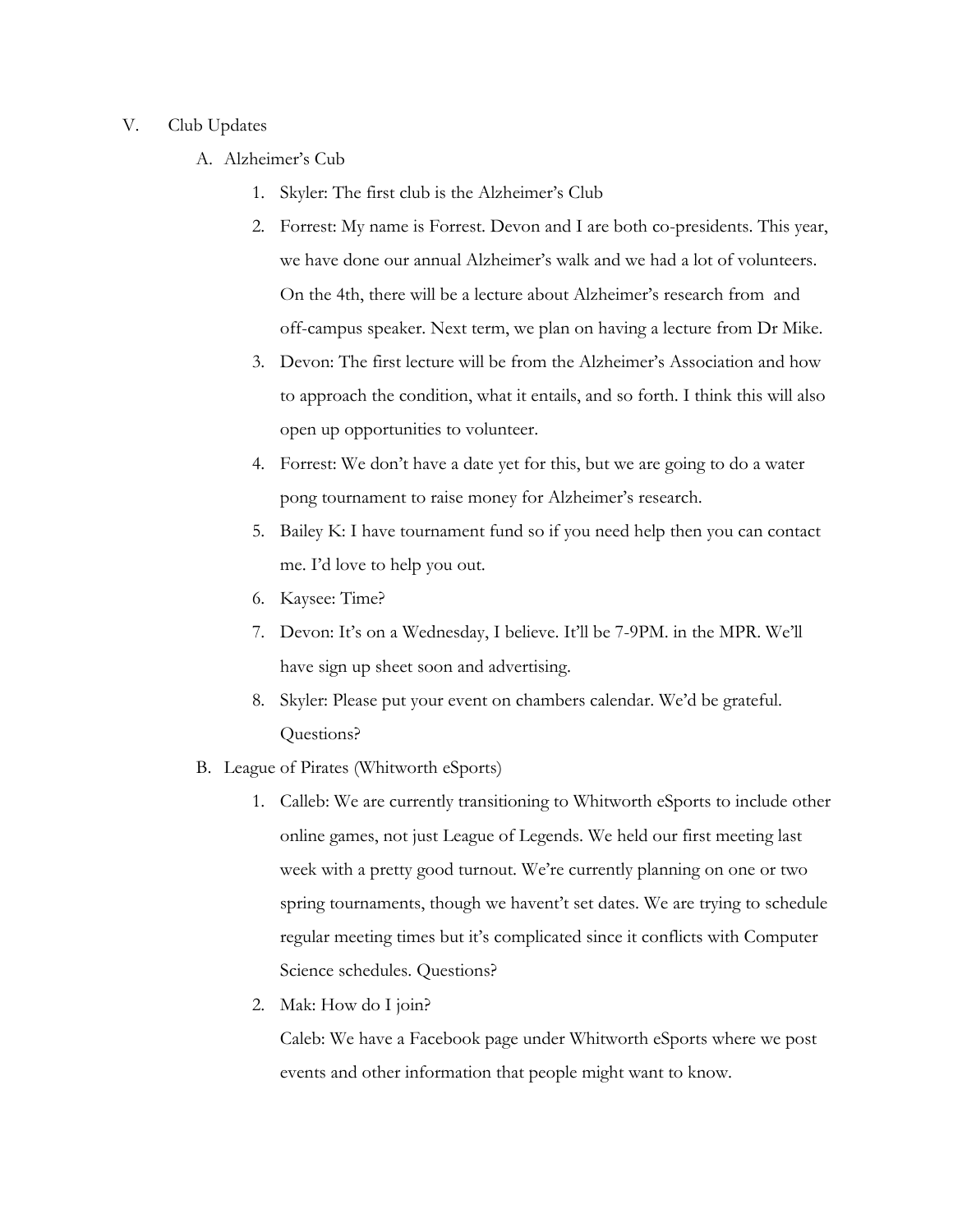- 3. Jeff: What types of games will be in your tournament?
- 4. Caleb: League of Legends is popular so we'll definitely have that, but we might have Hearthstone as well.
- 5. Peter: What do your weekly meetings consist of?
- 6. Caleb: We usually have open gaming if you want to met up with friends then you can. People just drop in and play whatever they want. We usually have gaming in an open computer lab in Johnston.
- 7. Skyler: Any other questions?

## VI. Monday Madness

A. Bailey: A signup sheet is going around. I know it seems really early to be doing this, but we're about two weeks out from the actual event. I need ideas for pump up songs, so if you have any then email them to me. I have fliers here, so senators take two to four of the white fliers and one of the big fliers. Brief thing to touch on, I will be sending out a lot of emails until the day of the event. The way I know if you are reading my emails is if I get a response from you. If you get my email, then I would like a response of "yes" or "no" or else I'm left wondering who all got my emails. Okay so here's my vision for Monday Madness. For new reps, it's the biggest pep rally of the year. It highlights basketball team, but it incorporates all teams. We've done all of the video shooting for all of the teams except for the men's golf team. Thank the lord, I'm excited. Picture this: the gym is packed, people have raffle tickets and drinking Brews Bros. We'll show them the 5 min video and people love it. Bailey V and I will be the emcees. I'm in black, she's in red. We get people hyped and dancing. Transition into leading crowd cheers. If they don't cheer then we tell them that the basketball teams won't come out, but that's a lie. We'll do all the player introductions. Dayna, can you grab one of the shirts from the back room? There will obviously be the dunk contest. We bought 21 boxes of shirts. There will be two games, just players players and students. We'll then move to the exercise ball game. The three point contest will first be professors against students, and the winner of that will go against some of the basketball players. There'll be a dance contest, we'll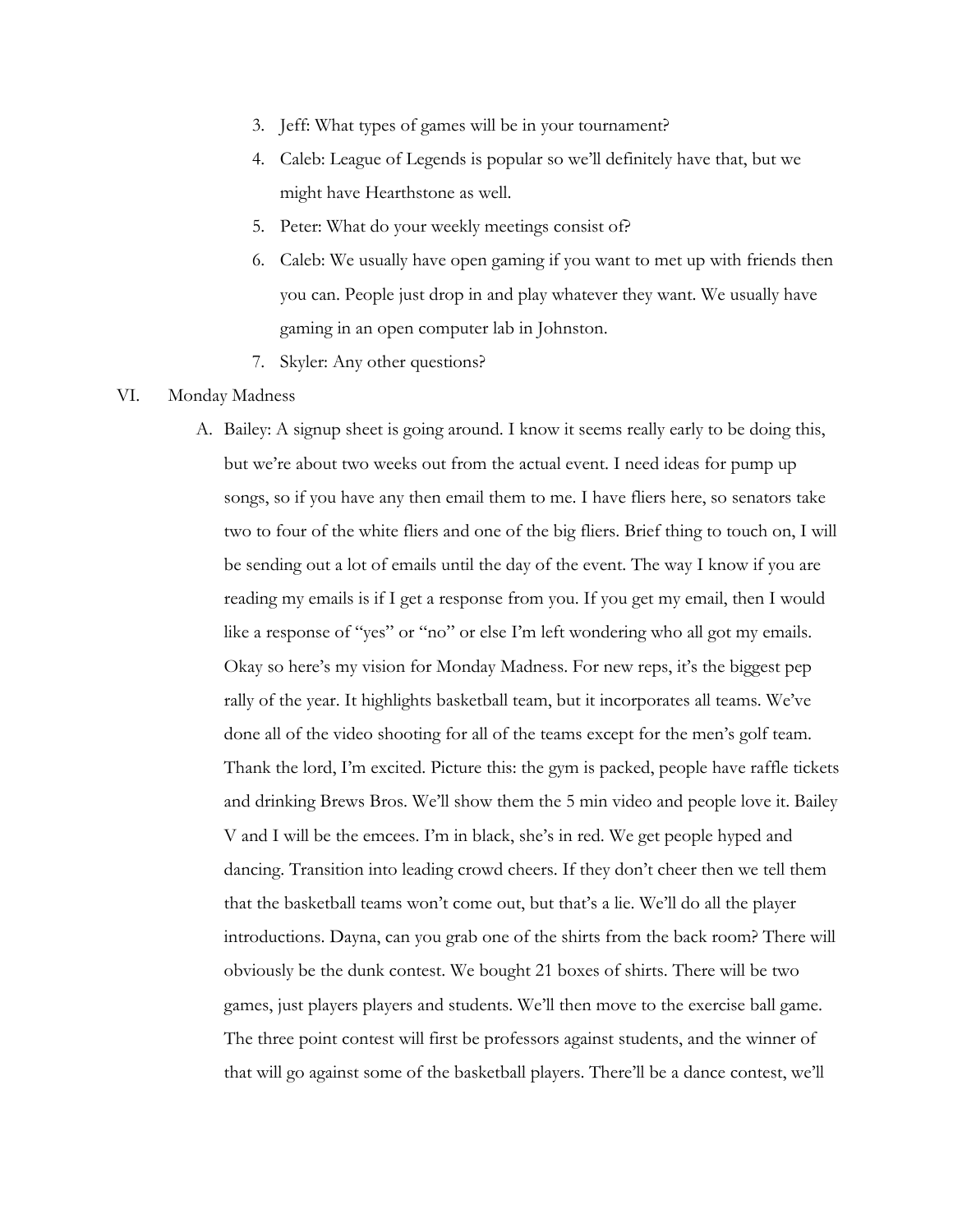pass out shirts. I also need people to signup on the signup sheet to be the people raffling off pizzas or donuts.

- B. Katie: A whole pizza? Wow.
- C. Bailey: We'll be drawing raffle tickets for pizzas so it's fair. We want as much students on their feet as possible. As far as advertising: use the picture attached on the email I sent out. I want you to make your cover photo the poster for two weeks until the event. Senators, if you could also put that photo in the newsletters. you only have this amount of posters. On the day of the event, and possibly the Friday before, wear the Monday Madness shirts to classes.
- D. Justin: Which means everyone gets their shirts beforehand.
- E. Bailey: The video promo that I showed you from last week, when should it come out to the public? Fall break is kind of a big distraction. We might have the Basketball players do something similar to what the football players did for Homecoming where they play music and do a verbal announcement in SAGA. Also, I have a Sarah Palin cut out from when I was 16. We literally met on my 16th birthday. I'll be going home and I'll bring it back. I was thinking of strapping her to a pillar in the HUB. She could have a dialogue bubble saying something like "Sarah says go to Monday Madness." plethora of costume. day before or day of to wear costume. You want to yell at meals?
- F. Savana: Maybe when you have the basketball players go into SAGA, you could pull down the screen and play the video.
- G. Bre: Make sure to do it the Monday before so they have the week to remember.
- H. Bailey K: We don't have school that Monday.
- I. Bre: Then the tuesday.
- J. SOMEONE: What if you had a Beck Taylor cut out? Or a Donald Trump one?
- K. Bailey K: Its so random that it catches people's attention.
- L. Justin: Create a textbox ad for senators to put in their newsletters.
- M. Bailey K: Okay.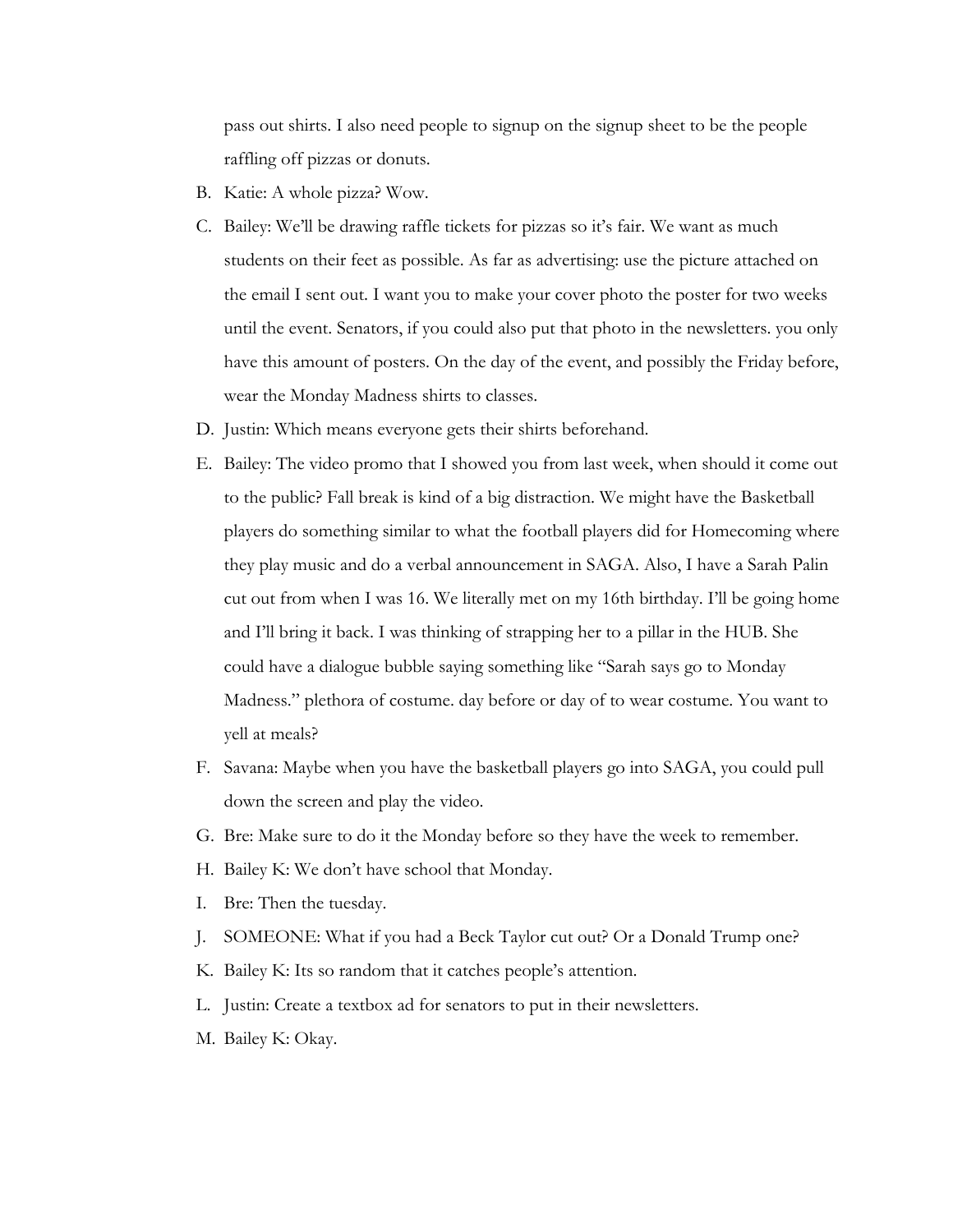- N. Justin: Seriously, awesome job to Bailey K for organizing and sending out so many emails to coaches try to coordinate everything.
- VII. Cultural Awareness Week
	- A. Kaysee: November 16th-20th is the big week. I'm still in the process of planning things for each of the days. Friday 20th is the International Festival, so it's the day that we need the most help. Meet with michele molina. sign up for selling tickets. meal plan. We will need volunteers for setup and cleaning up at the end. Thursday before will be the dress rehearsals so I'll try to keep Thursday pretty calm. SODEXO will have their International Food Festival and will set up different areas of the dining hall based on different regions of the world. Fonzi working on it. The International Festival is mostly the International Club. They start the festival by bringing in the flags, they have a talent show, fashion show for different cultures. Monday, November 16th is International Day of Tolerance, so go into the Loop sometime in the afternoon and there will be a talk about what the week is about. Beck might be here depending on the time. I was just at a MACC meeting to see how much they want to be involved and give them opportunities to be a part of it. I talked to CDAs to assess culture. We might have a CDA Prime Time across campus. We also are planning a Q and A with Pirate PRIDE. For adv beginning of week. pictures in frames, project that cdas worked big event in . print them out schedule it out. haivng stickers that say "I have culture" let that be talking point. callling upon ASWU and cdas and MACC to do that. Though it's not set in stone.
	- B. Brendan: Everyone loves stickers
	- C. Kaysee: I talked to the Asian American Club and they said they wanted minor involvement. Clubs that want to be involved can create posters that we'll present in the HUB so they have the opportunity to be shown.
	- D. Justin: International Day of Tolerance is a big deal. Have you guys read the UN Human Rights Commission on International Day of Tolerance? Having it on that Monday is a big kick off. If we could, we should get more ideas for Kaysee on how to get people involved and programming.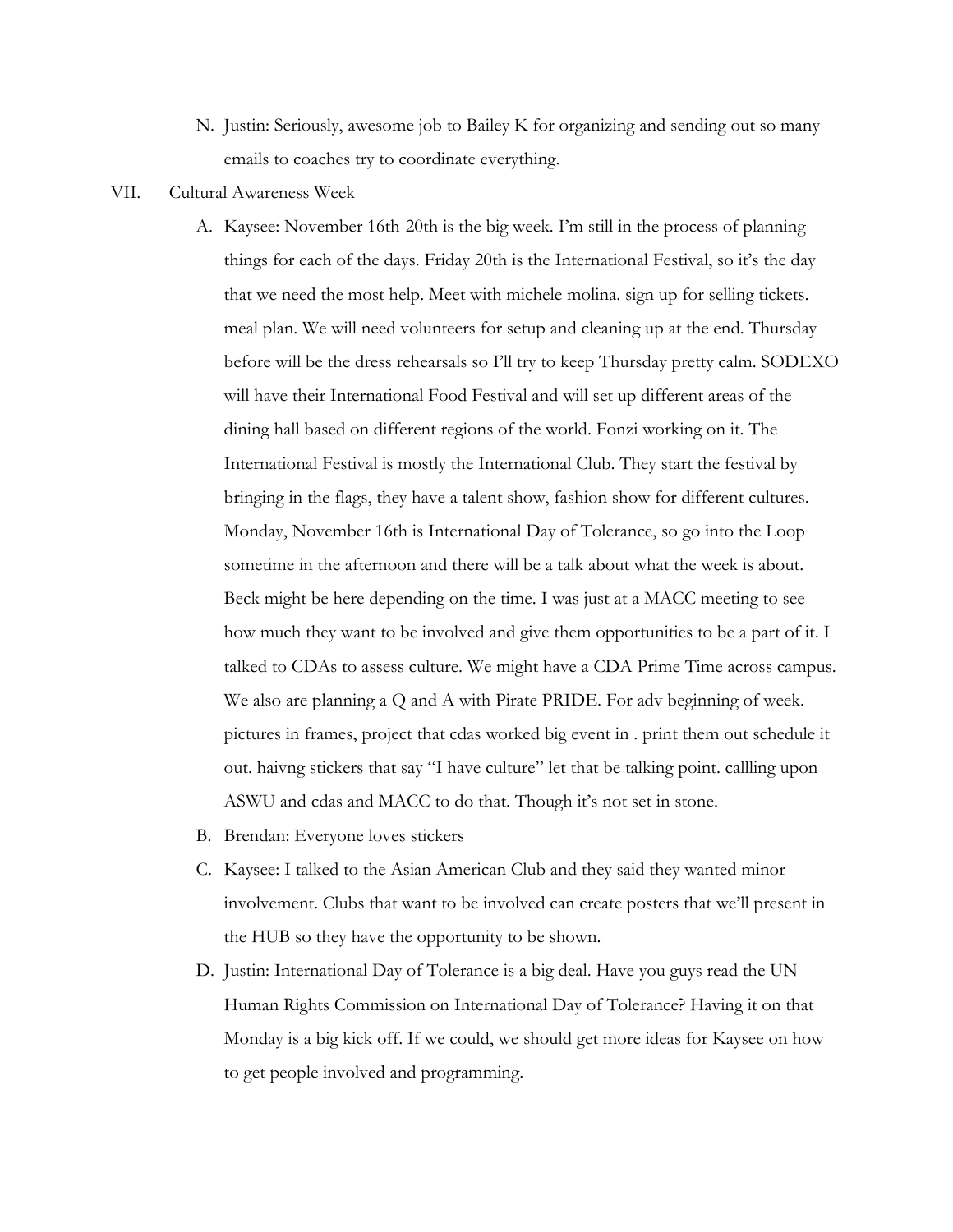- E. Bailey K: Hang all of the international flags around Lied Square.
- F. Kaysee: You mean the nice ones from the ISC?
- G. Bailey K: Yes.
- H. Chase: We have a ton of small international flags so you can use those.
- I. Bre: If you put out all the flags then you'll make your event have a dominant presence.
- J. Justin: Maybe you could make a large poster to say what each day is. I'm not sure how emails would go over.
- K. Kaysee: What do you want to see?
- L. Brendan: Everyone likes food. Free or at least cheap food.
- M. Kysee: In addition to the international food on fri
- N. Brendan: Yes
- O. Bailey K: What about that dancing thing? The dance off where you go all night?
- P. Justin: Norma, could you share that idea again?
- Q. Norma: I have a resident who is from \_\_\_\_\_\_\_\_\_ and she described this big event where they gather students and they have a dance off that lasts all night. They are only allowed a 30 minute break for the whole night.
- R. Kaysee: I would have to talk to her.
- S. Norma: Sure.
- T. Bailey: Get down and boogie with people!
- U. Bre: It would be cool to bring in a speaker or film it to present it later. We could dance off is fund raiser.
- V. Justin: Just a general note for everyone else on ASWU, there should be no other events during that week. It's kind of like Trustee week. Are there any other suggestions? Kaysee
- W. Kaysee: ecuadorian student performing.
- X. NEW REP: I like hearing people's stories. It's a great way for people to get to know the person and their background.
- Y. Ryan: We could integrate that into Prime Times, too.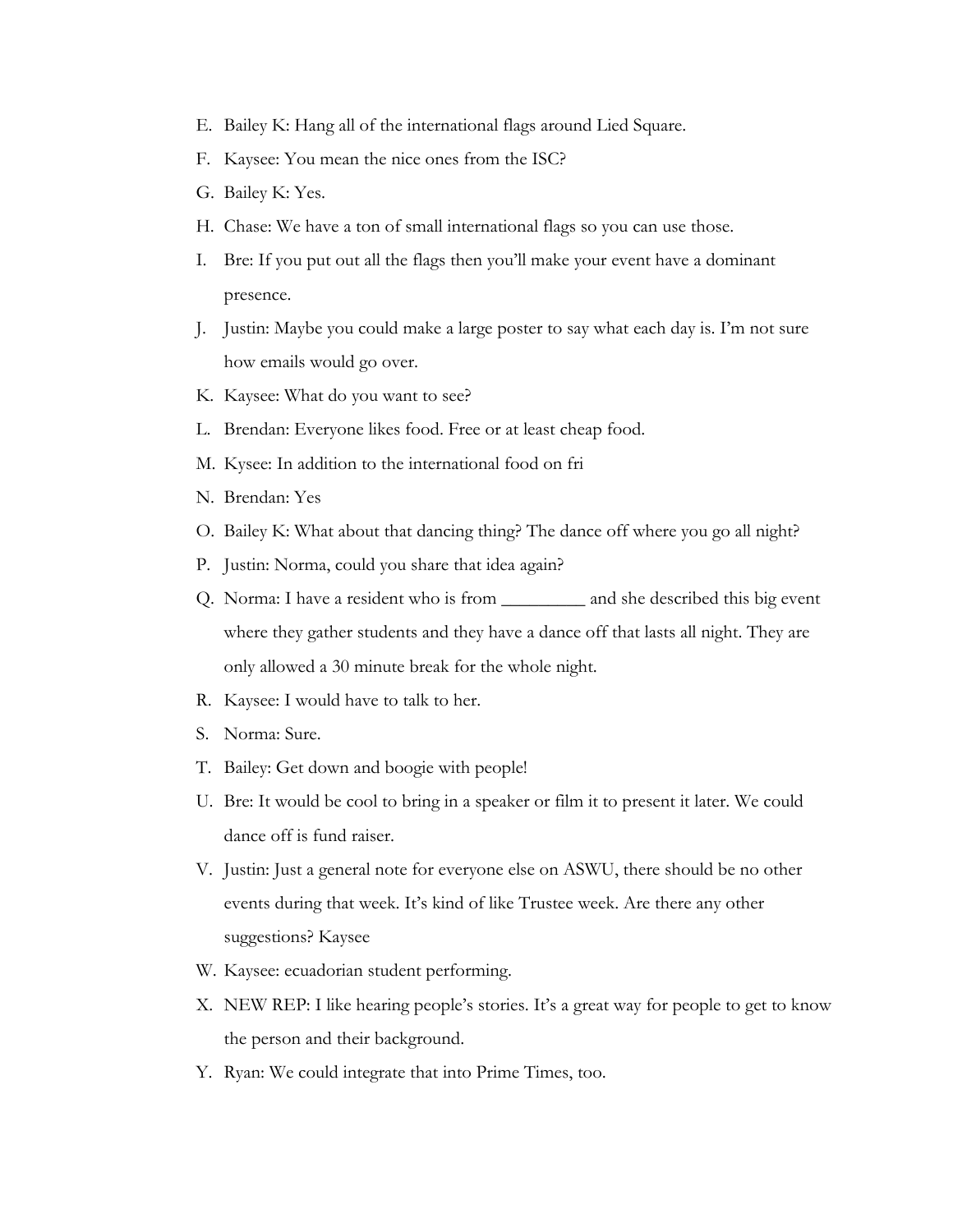- Z. Justin: Anything else?
- VIII. Reports and VIbes
	- A. Chase: One announcement, we need some time to have fun. Friday at 10pm, come over to my place to hang out and have pizza. It's a chance to get off campus. Bring a game or whatever if you want to. I'll email you my address. I had question, what are the signs along the Hello Walk?
	- B. Olivia: My friend is the one who did that project. She is in a art class where they had to complete a site-specific project. If you need them taken down, then that's fine, but that's what it's for.
	- C. Justin: Can you tell us the mentality of the project?
	- D. Olivia: She sat in the coffee shop and listened to people's conversations. She then wrote down every word or phrase that she caught on to. The project is meant to portray the kinds of communication at Whitworth.
	- E. Justin: It did what good art is meant to do, it created conversations.
	- F. Kiersten: I'm all for it but parents were confused. They were walking up and down the Hello Walk trying to make sense of it. They were like "It doesn't make a sentence going this way. Maybe try it the other way."
	- G. Ryan: After you have fun at the Barn Dance, Saturday 24th is Monster Mash in Graves Gym. Monster Mash will be from 7pm-12am and the Mac Haunted House will be from 8pm-12am. Off-campus students can come too.
	- H. SOMEONE: Naji and I taking pictures.
	- I. Ryan: There will be apple bobbing, a photo booth, and water pong. It'll be awesome.
	- J. Chase: Is it going off of the name "Graves Gym?"
	- K. Ryan: Yeah! It'll be called the Graves Yard.
	- L. Kaysee: Friday is the HOLA festival.
	- M. Justin: What about tacos?
	- N. Kaysee: I will be buying the first 50 tacos.
	- O. Rediet: Is the HOLA festival at 11 or 11:30? I saw somewhere that it was 11 but you said it was at 11:30.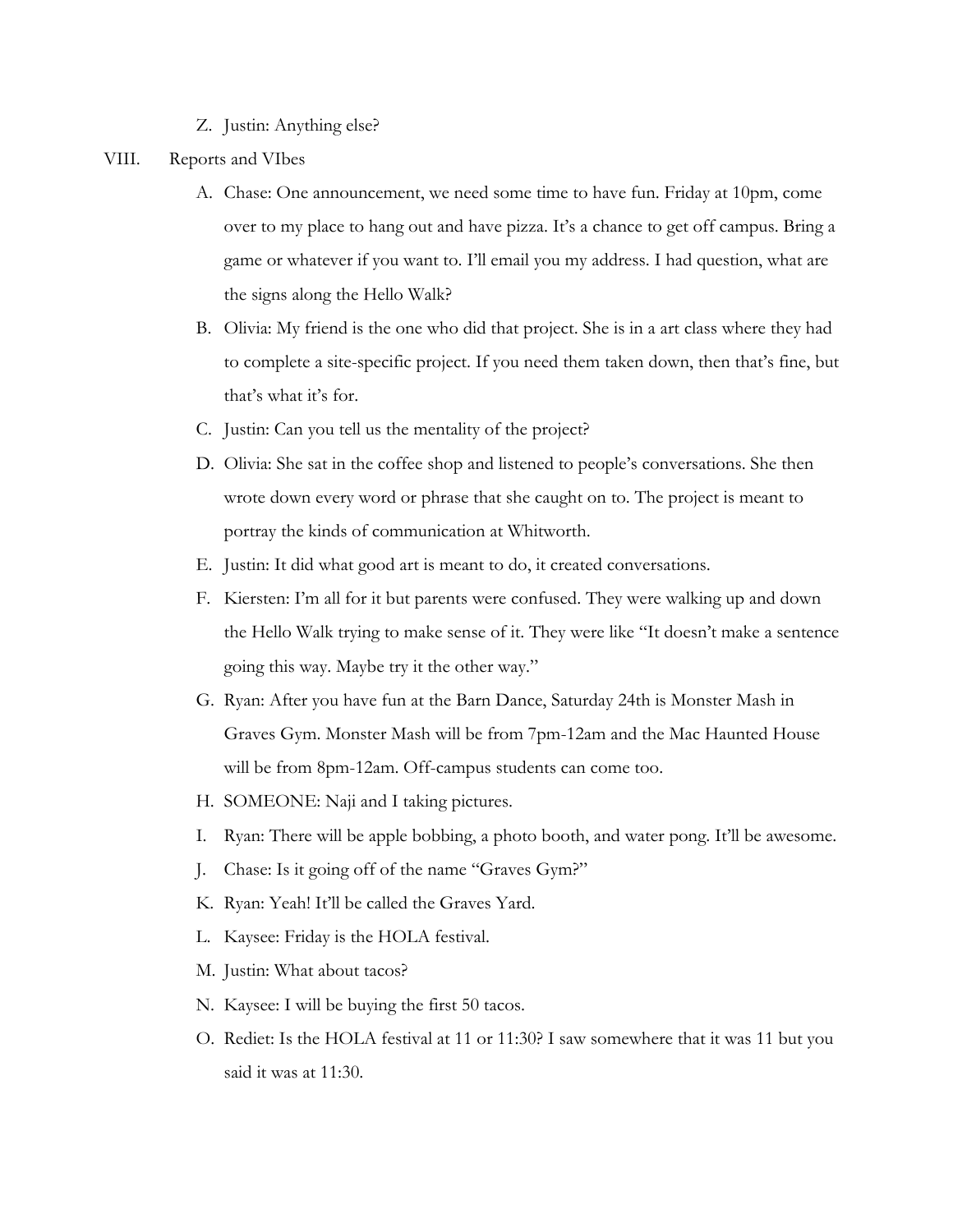- P. Kaysee: I thought it was 11:30 but if the flier says 11 then I'll go with that.
- Q. Bailey V: Saturday at 10:30am in the Crow's Nest is trivia. There will be coffee and donuts.
- R. Ryan: Oh, there also will be a costume contest at Monster Mash.
- S. SOMEONE: Is it 10:30am or 10:30pm?
- T. Bailey V: It's 10:30am. Bring your own team or you can be on my team. Please be on my team.
- U. Savana: Barn Dance tickets are still on sale. You can purchase them at the door but there are still only 200 spots available in total. If you can, we will need help to set up at 5 or 5:30PM. Email us to let us know if you can help. We also need help breaking down. Free coffee in the coffee shop from 11AM-12PM.
- V. Neihls: Frightfest is at 6PM. Usually it's closer to Halloween but Fall Break kind of messes up the schedule. There will be free rentals of climbing shoes. We're actually going to put candy at the top of the routes. Costumes worn too. We'll also have a fog machine so people can climb in the fog. It should be a blast. Mountain biking trip on Saturday is \$5 wtiht the bike.
- W. Bailey: Get fog machine approved
- X. Neihls: Is there a Fog Approval Chief somewhere? We'll just wing it.
- Y. Norma: So you want us to exclude other vibes from other things and just focus on our dorms?
- Z. Justin: Yeah, we'll come back to it
- AA. Norma: We have a date for Boppell Coffee House. It'll be on December 3rd from 8PM-10PM.
- BB.Brendan: Are you going to have auditions or signups?

CC.Norma: I'll be talking to leadership about that.

- DD. Rediet: Is Boppell Coffee House a talent show?
- EE. Norma: Kind of. We also do other things like showcase art and music.
- FF. Rediet: So it's the whole dorm?
- GG. Norma: That's the plan.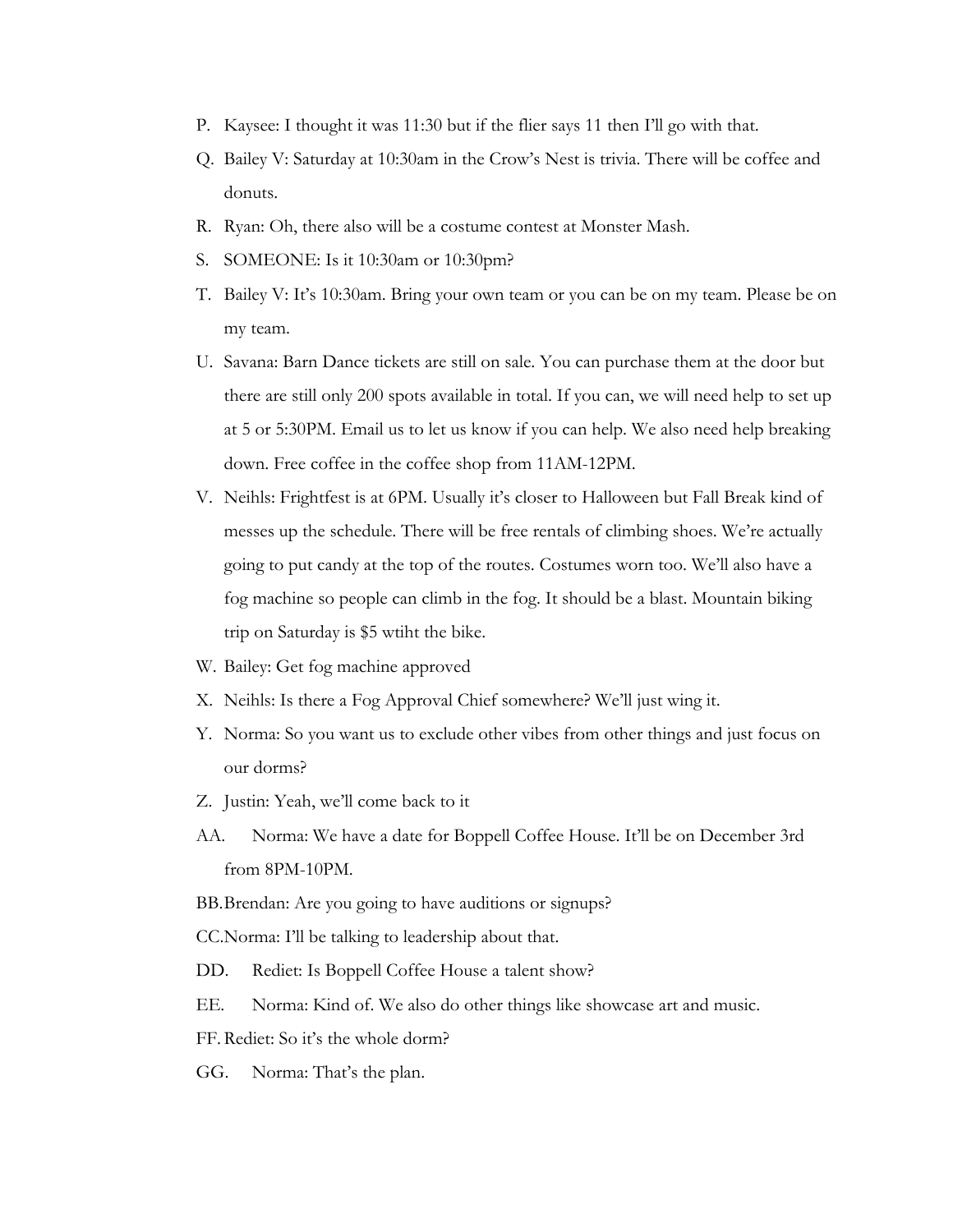- HH. Kiersten: On November 19th, HEAT is partnering with KIPOS to put on the Heath Fair. For KIPOS, people staring to do their job. Also, we have dietician who anyone can talk to for free. Global Neighborhood will be here from 9AM-11AM. SODEXO is looking for a panel of students to give feedback and
- II. Justin: I just sent me an email out about that. November 10th is the focus group. They'll get together and talk about what people like to eat, comments, and concerns. They'll give \$20 flexbucks as an incentive.
- JJ. Kiersten: That day, international reps for SODEXO will be coming in so I think they are trying to get them in there too.
- KK. Justin: You can get a lot with \$20 flexbucks.
- LL.Kiersten: Senators, please put that in your newspapers. The focus group will meet once a month, maybe once every couple months. They just really want to know what people are saying. You can even put my email in the newsletter. Compost is finally taking off.
- MM. Jordan R: Anthony brought up "What's the deal with DJs?" Whitworth FM. conflicts with finding one. We could have a student hired through the radio to DJ dances. It could be really cool, I'll look into that. We could even get equipment for them to use. Hopefully next year we will have an in-house DJ. This part is more tech related, but we're looking for people in the Computer Science department to update the Whitworth FM website. Maybe we can get it to be extra credit for a class. If you have connections then let me know.
- NN. Kevin: Kaysee, I didn't realize our events overlapped, so sorry about that.
- OO. Bekah: So this is something I made a decision about, I've had troubles with the people who deliver the paper. The new drivers have been a headache. I mean, for the first issue, the driver didn't know where Whitworth was. Circulation has been hard to manage. The last two issues have been me going between classes to deliver the paper to people's mailboxes. I mean, the ones that people threw away filled up an entire trash can. I've decided to cut back to 1000. Instead of putting them in mailboxes,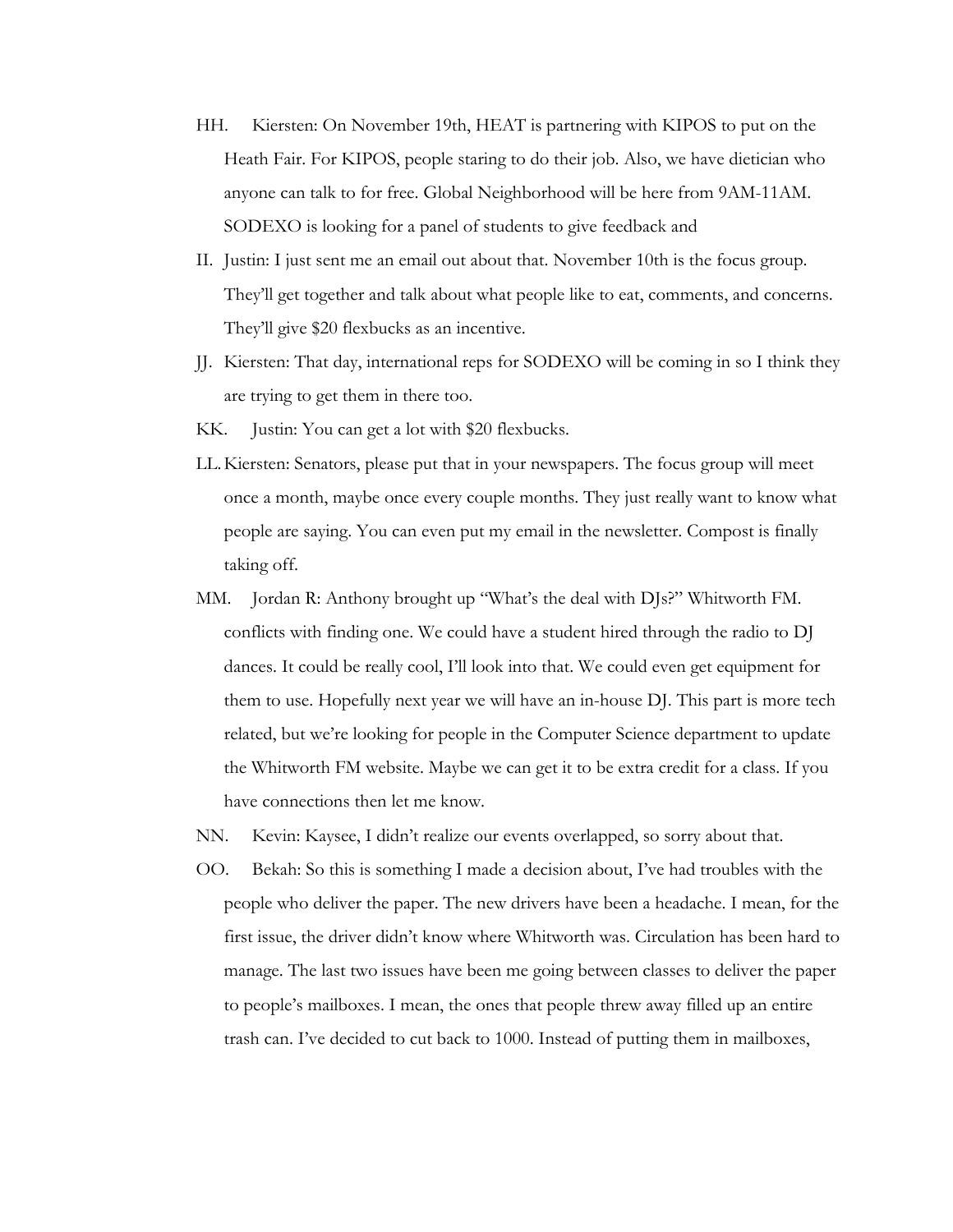we'll just have piles around the HUB and in different departments. I'd love if you gave me feedback.

- PP. Bailey: What if you had a request sheet for those who really want it?
- QQ. Bekah: You mean an "opt in" versus an "opt out?"
- RR.Kiersten: You should put a sign above the recycling bin that says "If you don't want The Whitworthian…"
- SS. Bre: Whenever you go to the U-Rec, they disappear quickly.
- TT.Dayna: Also in Weyerheauser.
- UU. Bekah: have them accessible other than
- VV. Peter: Instead of East Hall Ball, it'll now we Oliver Twist and it'll be *Back to the Future* themed. I also received an email from a swimmer who didn't see swim meet on the newsletter. If we are going to represent students then we need to represent all students and groups on campus. For *Richard III* there are two more opportunities to see it.
- WW. Adam: You have fliers in your mailboxes, please put them up. Make people go to the Haunted House.
- XX. Bre: Two things: TEDx talk is selling tickets and Freak night ticket.
- YY. Jordan R: It's an EDM festival that will be in the Tacoma Dome. You'll get to meet interesting people.
- ZZ. Bre: They are \$400 tickets, \$200 each. There's only like five people in the raffle. If you have friends that would like that then encourage them to enter it. We will be promoting through Whitworth FM.
- AAA. Jordan: The winners will be announced on the 27th.
- BBB. Skyler: What about the TEDx tickets?
- CCC. Bre: We're buying more.
- DDD. Skyler: You've sold nine that I counted.
- EEE. Bre: In my mind, we did Homecoming and Boppell Coffee House around same time as Unplugged. I'm worried about having the same people performing. How often do you think it should be done?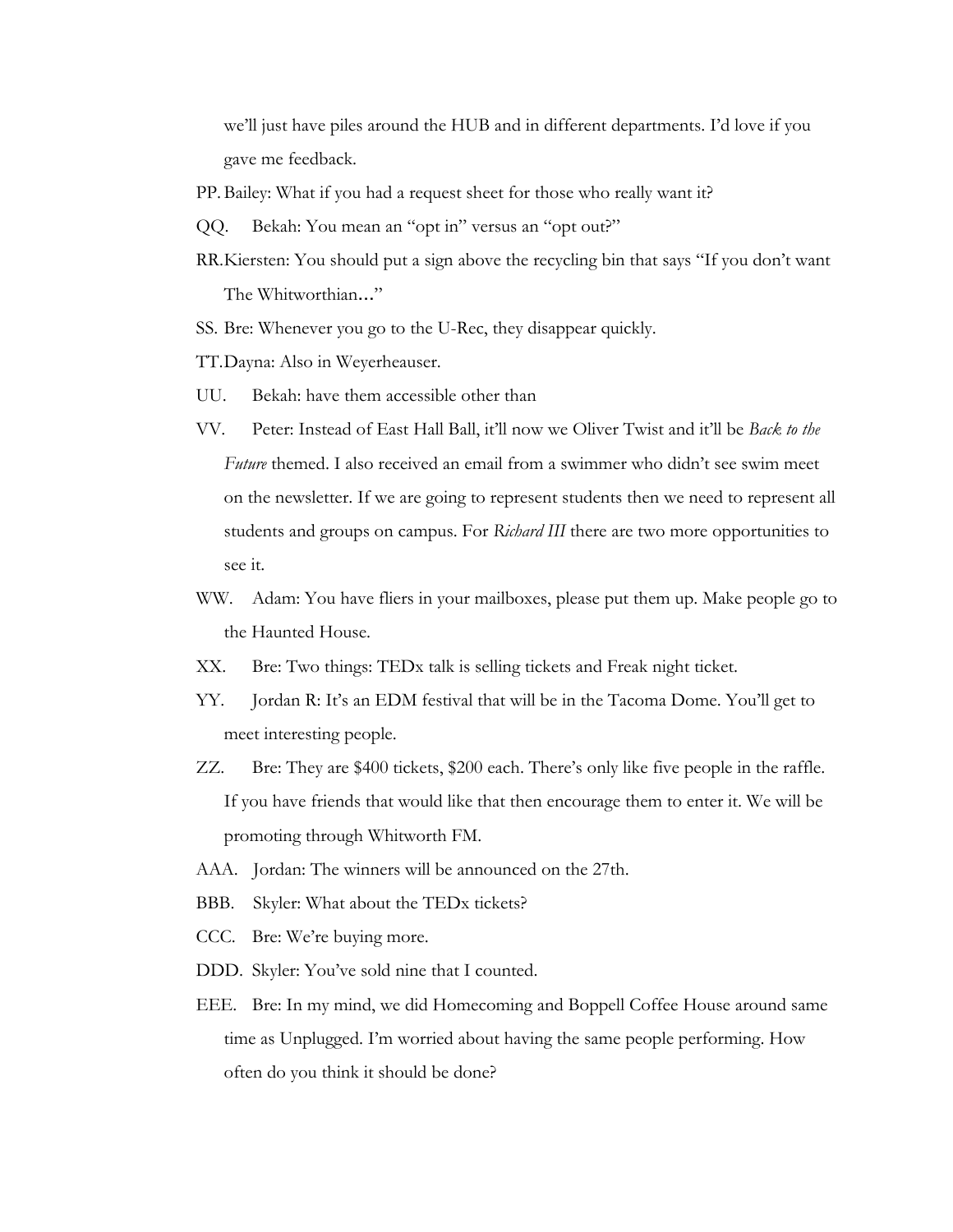- FFF. Brendan: How often do you usually do it?
- GGG. Bre: About every month and a half.
- HHH. Jordan: Maybe you can make it once a semester and make it big. You could have a bigger turnout and more new people at that event than if you did it more often.
- III. rediet: I know a lot of friends who didn't want to because they felt like they should go to the next one when they were more confident. I think it would encourage more people. Maybe twice a semester?
- JJJ. Jordan R: One thing we could do is do live shows. Camera, mic, and make it. goal for the Whitworth FM station. If you have people that want to perform then we can do that.
- KKK. Brittany: Would you have an audience on the radio station?
- LLL. Jordan: We could do something similar to what Tiny Desk does. Someone performs like three songs and in the background have a very small audience in the studio. We could figure something out.
- MMM. Skyler: This week there was no email from me. Sad, I know. There were no requisitions or cubs to charter. There will be some next week. Unallocated is still at \$2148.93. One thing though, we need a rep on finance committee. And I will choose you now.
- NNN. Justin: Also, we offer a free meal with the meeting. We would like to get more students involved as guests. Encourage them to attend. Give some incentive.
- OOO. Jeff: Could we advertise the minutes more?
- PPP. Rediet: I know that a lot going on right now. Is there anythign else going on besides Whitworth Survivor because that has limited space. Something students can do other than that?
- QQQ. Neihls: Go outside.
- RRR. Rediet: nothign else oing on right now.
- SSS. Brendan: updated version of the spokane tours. natives could leave tours.
- TTT. Peter: things in spokane to do. add d#Spokane doesn't suck.
- UUU. Rediet: not even prime times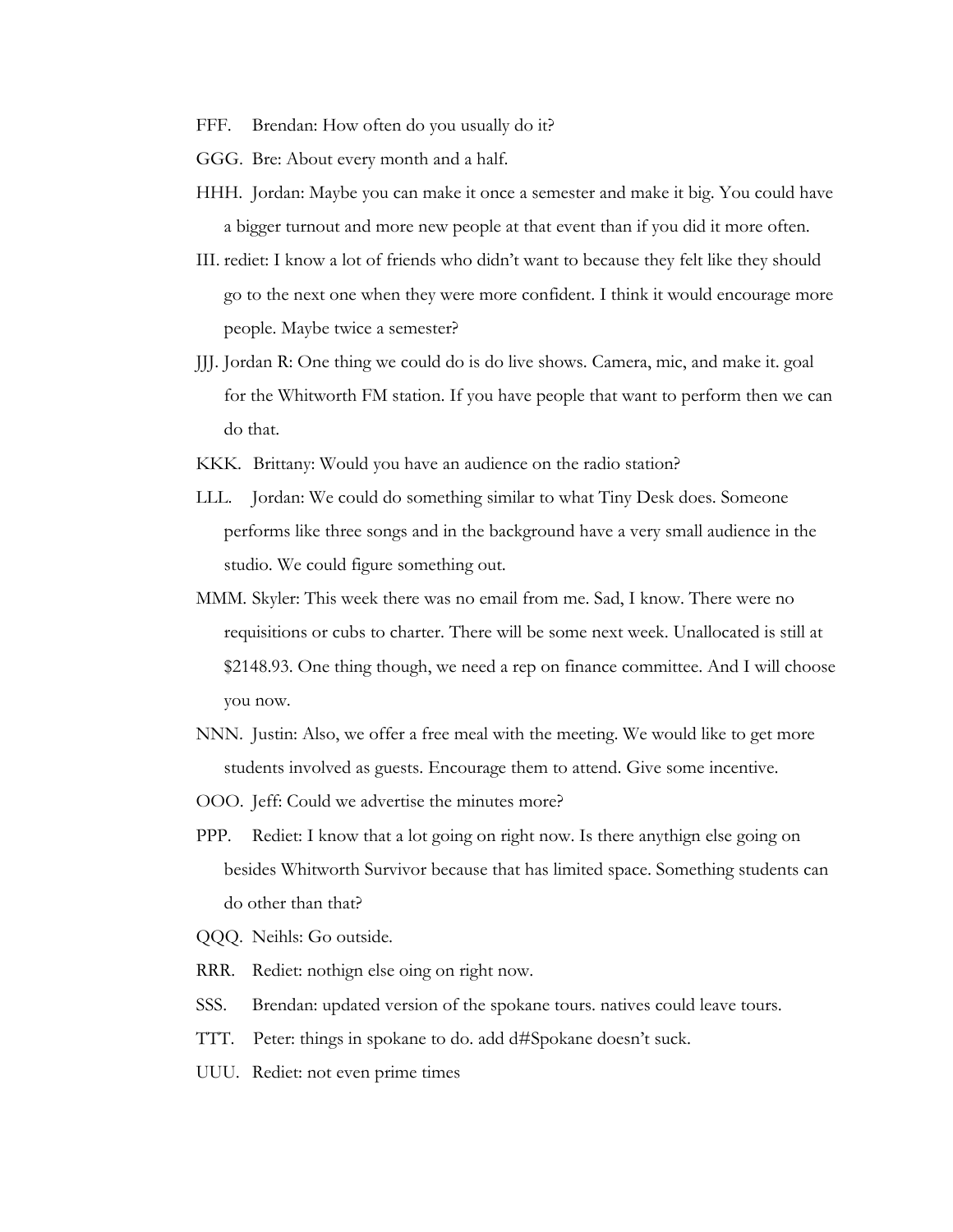VVV. Kaysee: The Whitworth Snapchat filter is awesome.

WWW.Rachel: You can actually submit your own filter for Snapchat.

- XXX. Justin: Okay, moving on to the other major things to discuss. Trustee week, the active shooter drill, and Parent's Weekend. How many of you went to the Trustee meeting? And those meetings were what, three hours long? I sent out an email containing all of the summaries for the meetings. Their role is to make sure Whitworth is the best it can be. They have been talking about tuition increases, so if you see someone who is on Beck's board then please let them know that the students would like as low of tuition as possible.
- YYY. Kaysee: I like the Panera idea for Hawthorne.
- ZZZ. Justin: Kiersten, could you please talk about the Hawthorne issue?
- AAAA.Kiersten: The trustees are saying that they want a connection between the community and the university. They were thinking of switching the location of the bookstore and the print shop to capitalize on the corner. Or another idea was to put a Panera in that space.
- BBBB. Justin: This is all part of the master plan.
- CCCC. Brittany:
- DDDD. Justin: Another piece of information that you guys might find interesting is that the committee outlines how much it is to run a building. Robinson costs \$33,000. Lindaman costs almost \$100,000.
- EEEE.Chase: There was an article in the newspaper about why it took so long to do it. Along with this, there are other disasters to prepare for.
- FFFF. Justin: I am part of the Executive Safety Committee. We have to be prepared for an active shooter, just in case something were to happen. Bekah and the Whitworthian already did survey of how people thought the drill went.
- GGGG. Chase: My question is, why don't we have light in Back 40?
- HHHH. Kaysee: I understood why it was helpful but it was boring.
- IIII. Brendan: I couldn't hear announcement until it was over. I didn't hear it when it started.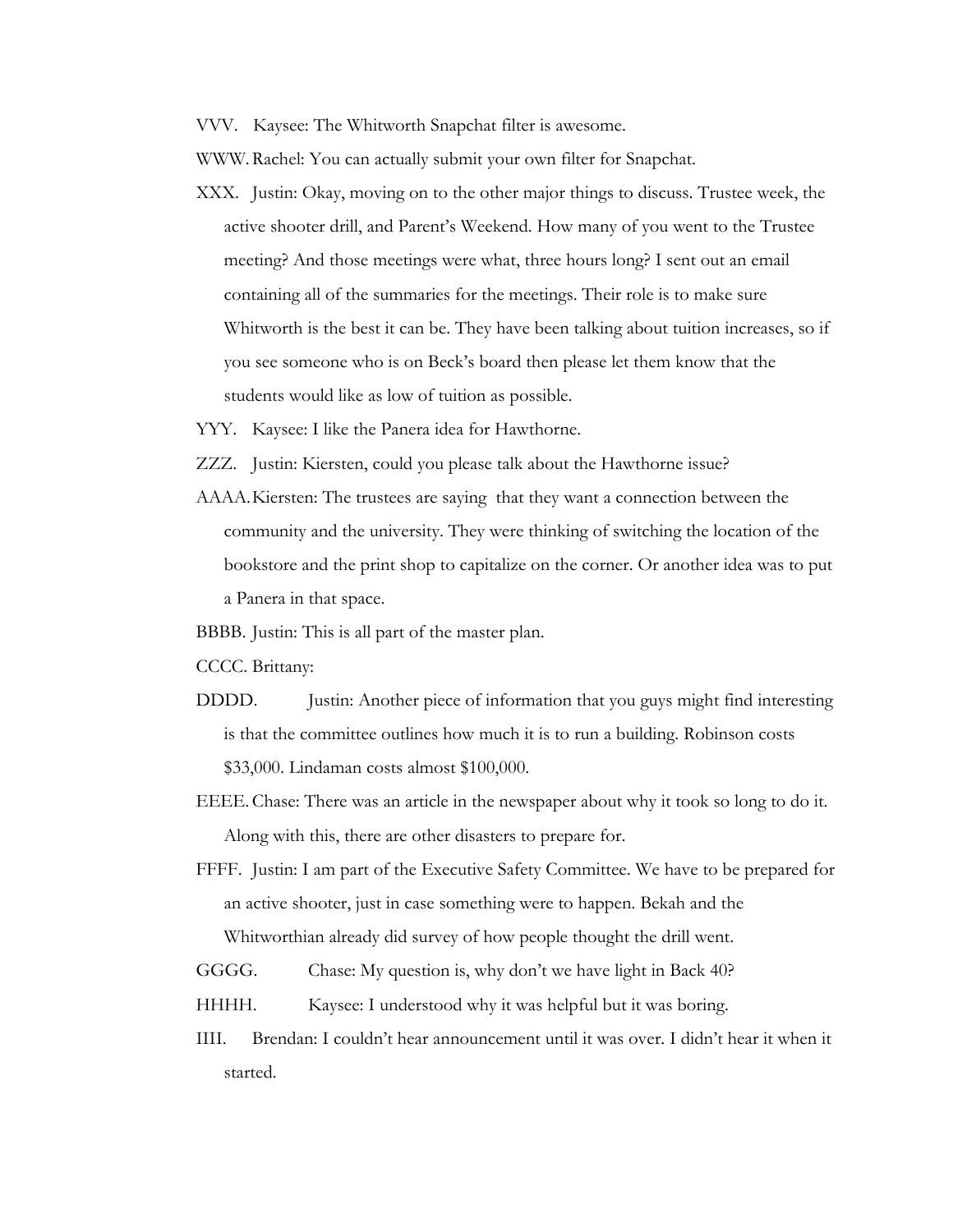- JJJJ. Bailey K: I was off-campus and done with classes by afternoon. The email came a while after the drill.
- KKKK. Neihls: I could barely hear it. People were working out and by the time we did hear it, we had to all get into a closet.
- LLLL. Norma: I wanted to know if they could give instructions on where to hide. there were there for 10 min and we had no idea what to do. It could say "SODEXO goes into X, Coffee shop goes into Y." Also, Hawthorne lacks shades to block out the window. It's the same with Dixon.
- MMMM. Kiersten: I was in the music building. I figured out there was a drill because of a student leader. I mean, I couldn't hear anything. The music building was tranquil. Also, the emails came two minutes apart and I thought it was a 15 minute drill.
- NNNN. Nicole: I was only aware because of someone passing by. I don't think freshmen are signed up for the emergency text messages.

OOOO. Brittany: They could all sign up in freshman seminar.

- PPPP. Bekah: I heard from others that Hawthorne was not prepared. The classrooms in the library don't have blinds. Jim McPhearson was standing against wall and could see the reflection of those standing outside. Also, some faculty didn't have instructions if they don't know what to do then.
- QQQQ. NEW REP: It was hard to hear in the dorms.
- RRRR. Rachel : I was by the blue kiosk and the message went on so long that a girl had an anxiety attack.
- SSSS. Aric: Could we possibly get a clock in each dorm? We had no idea it was going on since we were listening to music.
- TTTT. Rediet: My professor didn't know we had to wait to get an all clear. A police officer saw us
- UUUU. Bailey K: We need to get window covers for doors, because that kind of defeats purpose if the person can see inside the classroom.